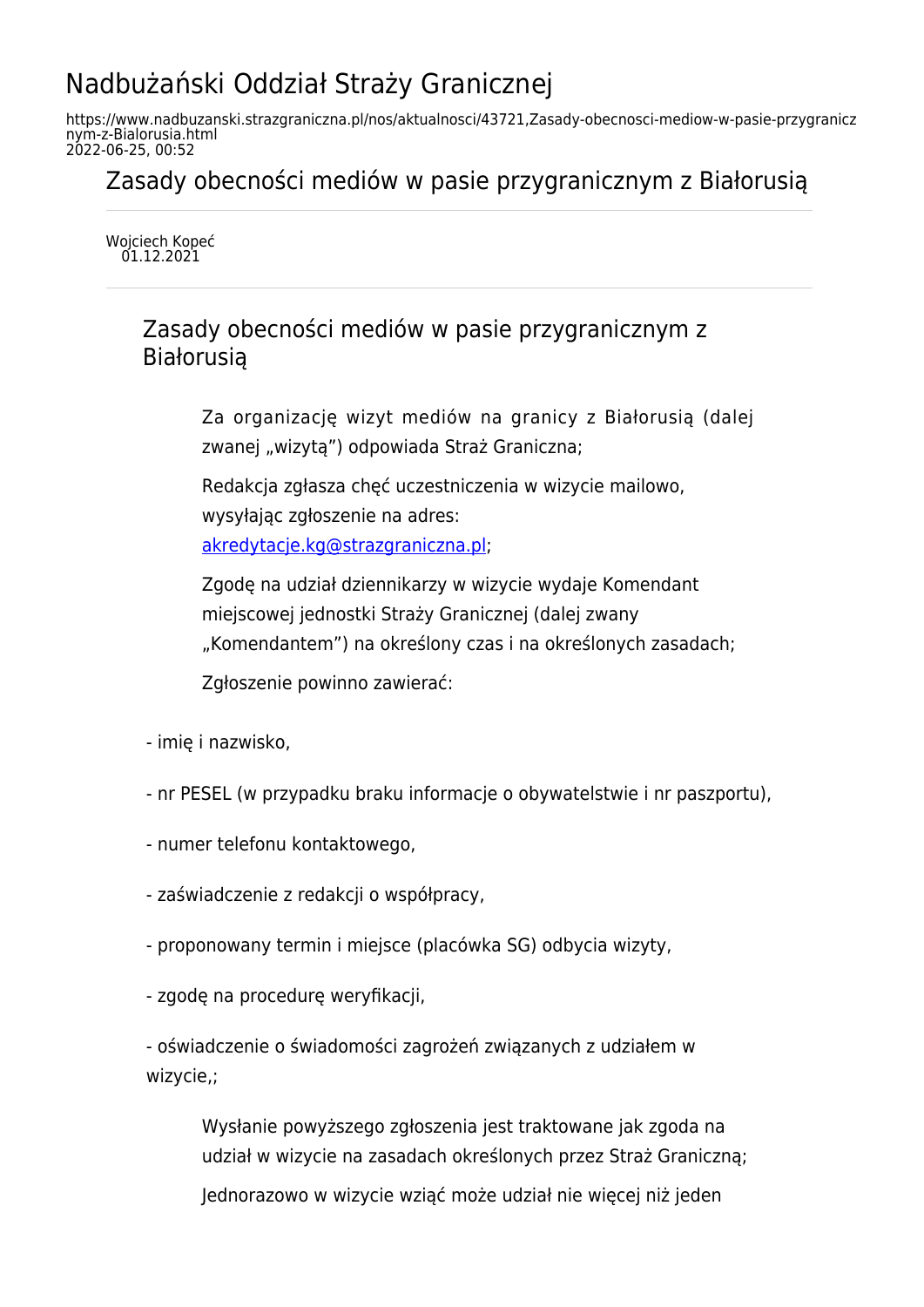dziennikarz lub fotoreporter z danej redakcji/grupy medialnej, w przypadku ekip telewizyjnych wizytę może odbywać dziennikarz z operatorem;

Komendant informuje zgłoszonych dziennikarzy o możliwości udziału w wizycie i wyznacza termin, wskazując miejsce rozpoczęcia wizyty;

Warunkiem uczestniczenia w wizycie jest odbycie szkolenia organizowanego bezpośrednio przed rozpoczęciem wizyty. Każdy dziennikarz biorący udział w wizycie musi posiadać i nosić kamizelkę z napisem "PRESS", identyfikującą go jako przedstawiciela mediów;

Warunki do organizowania wizyty zapewnia Straż Graniczna. Straż Graniczna ustala termin trwania wizyty oraz szczegóły trasy, jaką przemieszczają się uczestnicy wizyty w pasie granicznym – biorąc pod uwagę sytuację na granicy i bezpieczeństwo uczestników;

Transport uczestnikom wizyty zapewnia Straż Graniczna przy współpracy z Wojskiem Polskim i innymi służbami mundurowymi – w zależności od potrzeb organizacyjnych;

Wizyta może zostać skrócona lub przerwana, jej przebieg może ulec zmianie – z uwagi na bieżącą sytuację na granicy i poziom zagrożeń dla uczestników wizyty;

W czasie trwania wizyty Straż Graniczna może wydawać jej uczestnikom polecenia dot. niefilmowania wskazanych obiektów oraz osób;

Osoby uczestniczące w wizycie są zobowiązane przestrzegać poleceń wydawanych przez organizatorów wizyty.

**E** TERMS AND CONDITIONS OF THE PRESENCE OF THE MEDIA IN THE POLISH-BELARUSIAN BORDER AREA.

The Polish Border Guard is responsible for the organization of media visits to Poland's border with Belarus (hereinafter referred to as "visit" or "visits" (as needed)).

Correspondents/journalists that wish to participate in such visits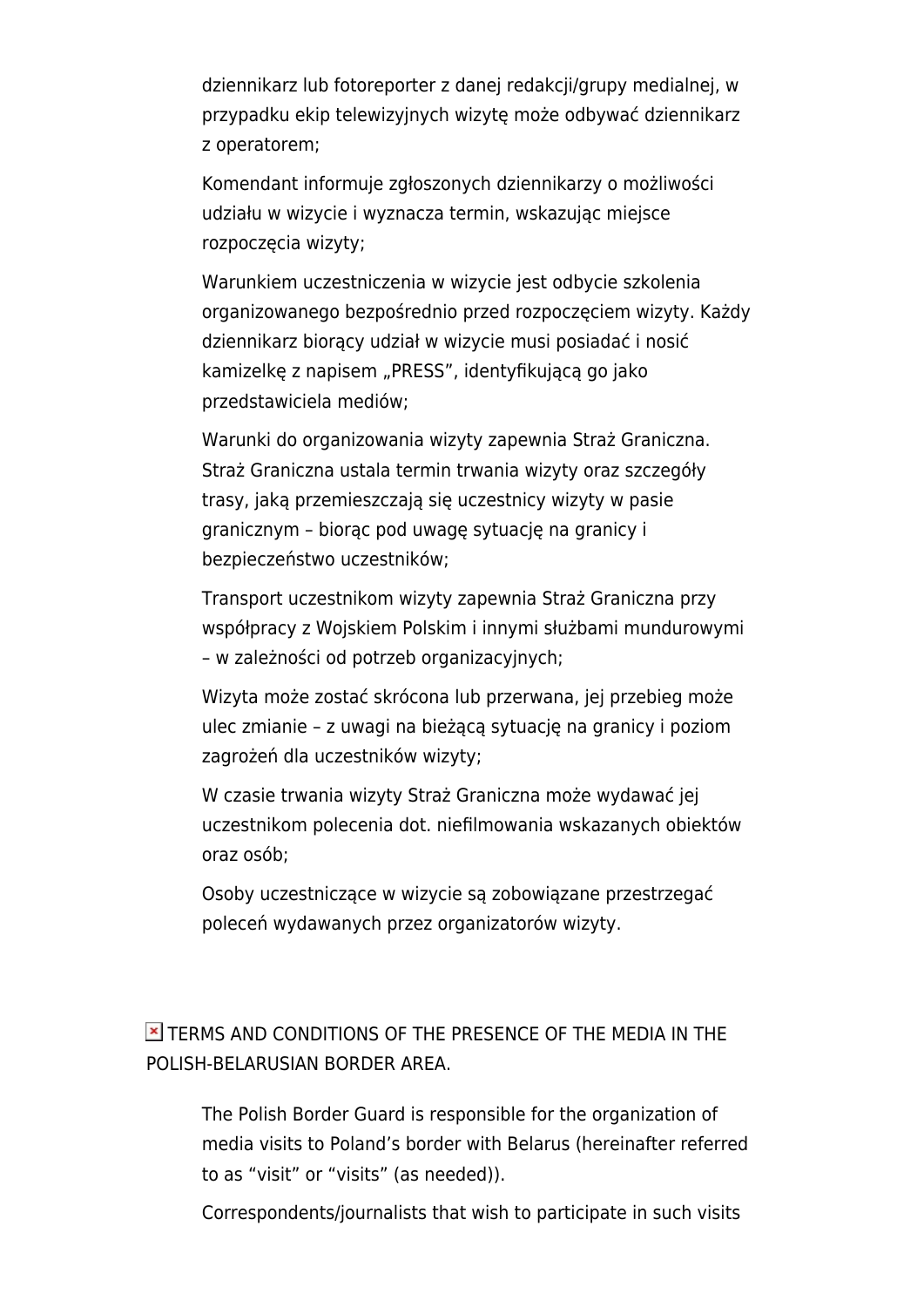are requested to inform the Polish Border Guard beforehand, by submitting an application via email at [akredytacje.kg@strazgraniczna.pl](mailto:akredytacje.kg@strazgraniczna.pl).

The participation of correspondents/journalists in a visit requires a consent of the Commanding Officer of the locally competent Polish Border Guard post (hereinafter referred to as "the Commanding Officer"). The consent is issued for a specified period of time and on specified conditions.

The application to participate in a visit should contain the following information:

- Name and Surname

- PESEL Number<sup>1</sup> (for the applicant(s) without a PESEL Number, please, provide information on the nationality and the passport number)

- Mobile phone number

- Document certifying that the applicant(s) do work for or do cooperate with a given media outlet, issued by this media outlet's editorial authorities

- Proposed date and place of a visit (state which post of the Polish Border Guard)

- Consent to be subjected to a verification procedure

- Declaration of awareness of the threats and dangers that may occur during or be related to a visit

The submission of the application described above shall be deemed a consent to the participation in a visit on terms and conditions specified by the Polish Border Guard.

No more than one correspondent/journalist or a photojournalist representing a given media outlet/media group can participate in a single visit. For television crews, the limit for a single visit is raised to two people, including a reporter and a cameraman.

The Commanding Officer shall inform the